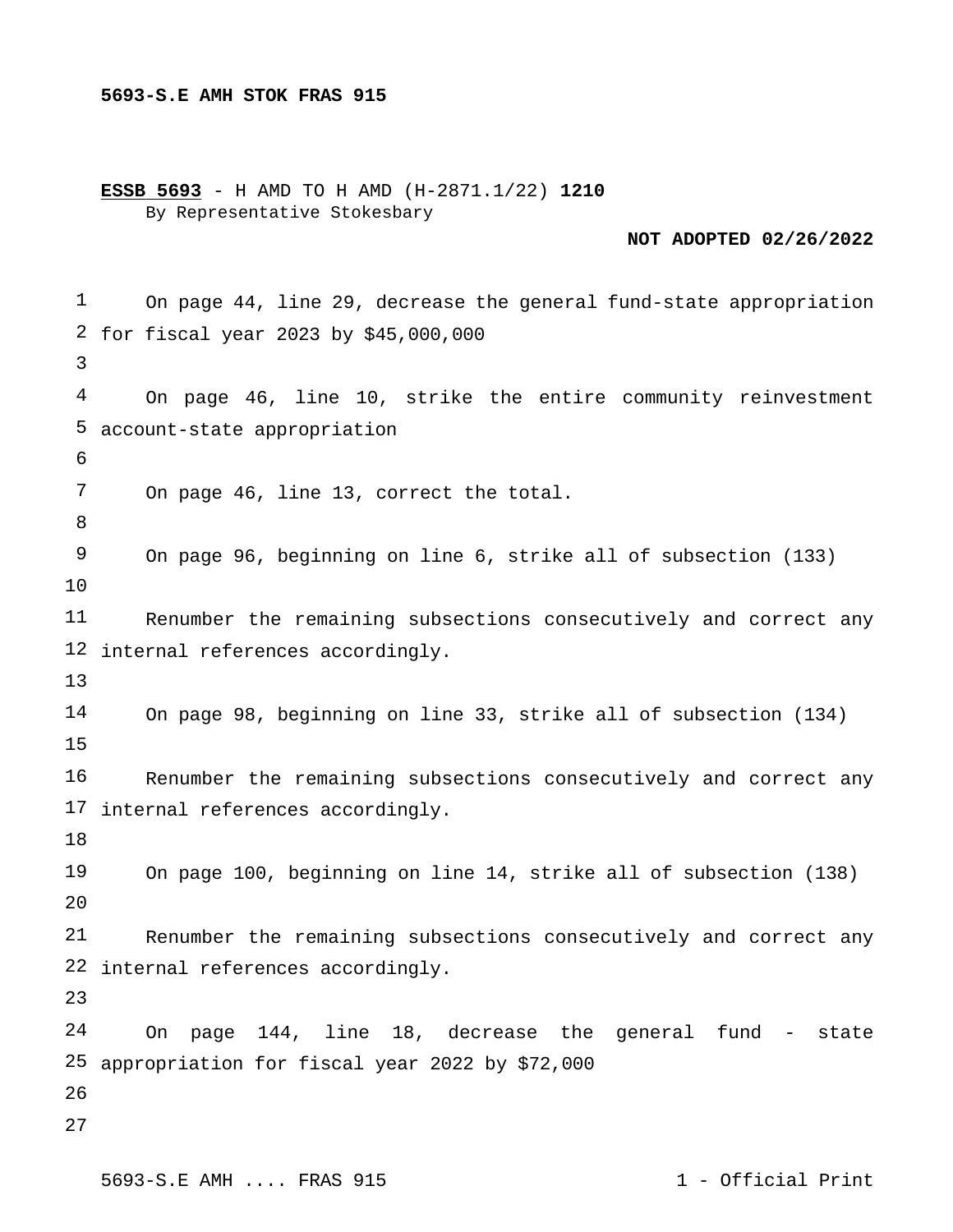```
1
 2
appropriation for fiscal year 2023 by $120,000
3
4
5
6
 7 "$281,000"
8
9
10 "$15,000"
11
12
13
14 year 2022 and $799,000 of the general fund - state appropriation for
15
fiscal year 2023 are provided solely for implementation of House Bill
16 No. ---- (H-2874.1/22) (reducing sales and use tax rate). If the bill
17
is not enacted by June 30, 2022, the amount provided in this
18 subsection shall lapse."
19
20
21
appropriation for fiscal year 2022 by $62,980,000
22
23
24
state appropriation by $187,120,000
25
26
27
28
29
30
31
account-state appropriation by $662,000
32
33
34
       On page 144, line 20, decrease the general fund - state 
       On page 144, line 33, correct the total.
       On page 153, line 23, after \sqrt{(14)} strike "$397,000" and insert
       On page 153, line 24, after "and" strike "$934,000" and insert
       On page 154, after line 14, insert the following:
       "(21) $44,000 of the general fund - state appropriation for fiscal
       On page 546, line 24, decrease the general fund-state 
       On page 546, line 28, decrease the education legacy trust account-
       On page 546, line 30, correct the total.
       On page 562, beginning on line 1, strike all of subsection (25)
       On page 589, line 2, decrease the Washington opportunity pathways 
       On page 589, line 4, correct the total.
```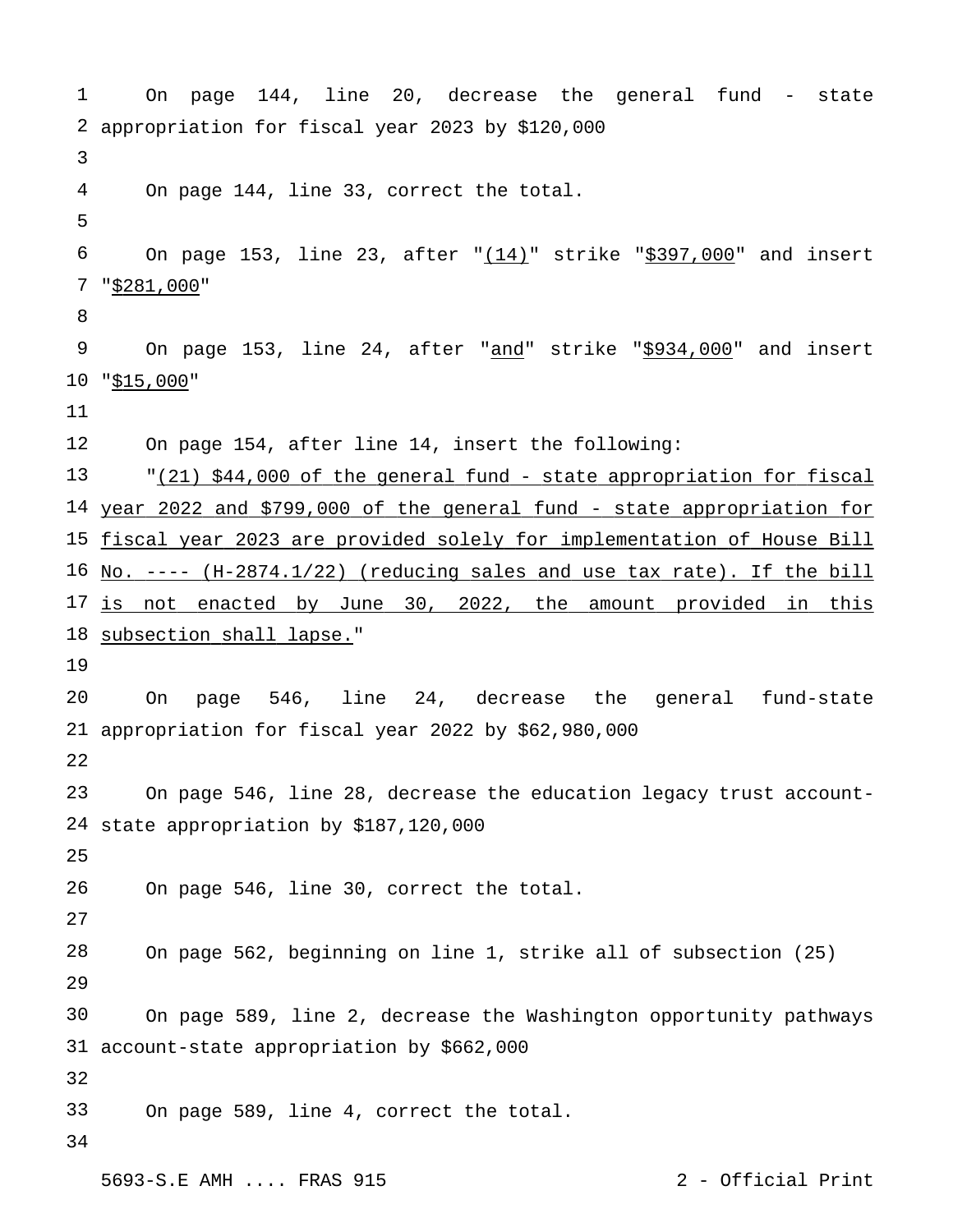```
1
2
3
4
5
 6
appropriation for fiscal year 2023 by $18,808,000
7
8
9
10
11
12
13
internal references accordingly.
14
15
16
appropriation in fiscal year 2023 by $75,000,000
17
18
19
account-state by $75,000,000
20
21
22 "$161,416,000" and insert "$236,416,000"
23
24
25
26
27
28
29
30
references accordingly.
31
32
33
34
      On page 589, beginning on line 23, strike all of subsection (5)
       On page 614, beginning on line 12, strike all of section 523
         On page 656, line 10, decrease the general fund-state 
       On page 656, line 17, correct the total.
      On page 671, beginning on line 15, strike all of subsection (15)
      Renumber the remaining subsections consecutively and correct any 
      On page 671, line 31, increase the general fund-state 
       On page 671, line 38, decrease the Washington opportunity pathways 
       On page 672, line 18, after "(($236,416,000)" strike
       On page 672, line 22, after "(($147,654,000))" strike
   "$222,654,000" and insert "$147,654,000"
      On page 693, beginning on line 7, strike all of section 719
      Renumber remaining sections consecutively and correct internal 
       On page 693, beginning on line 19, strike all of section 720
```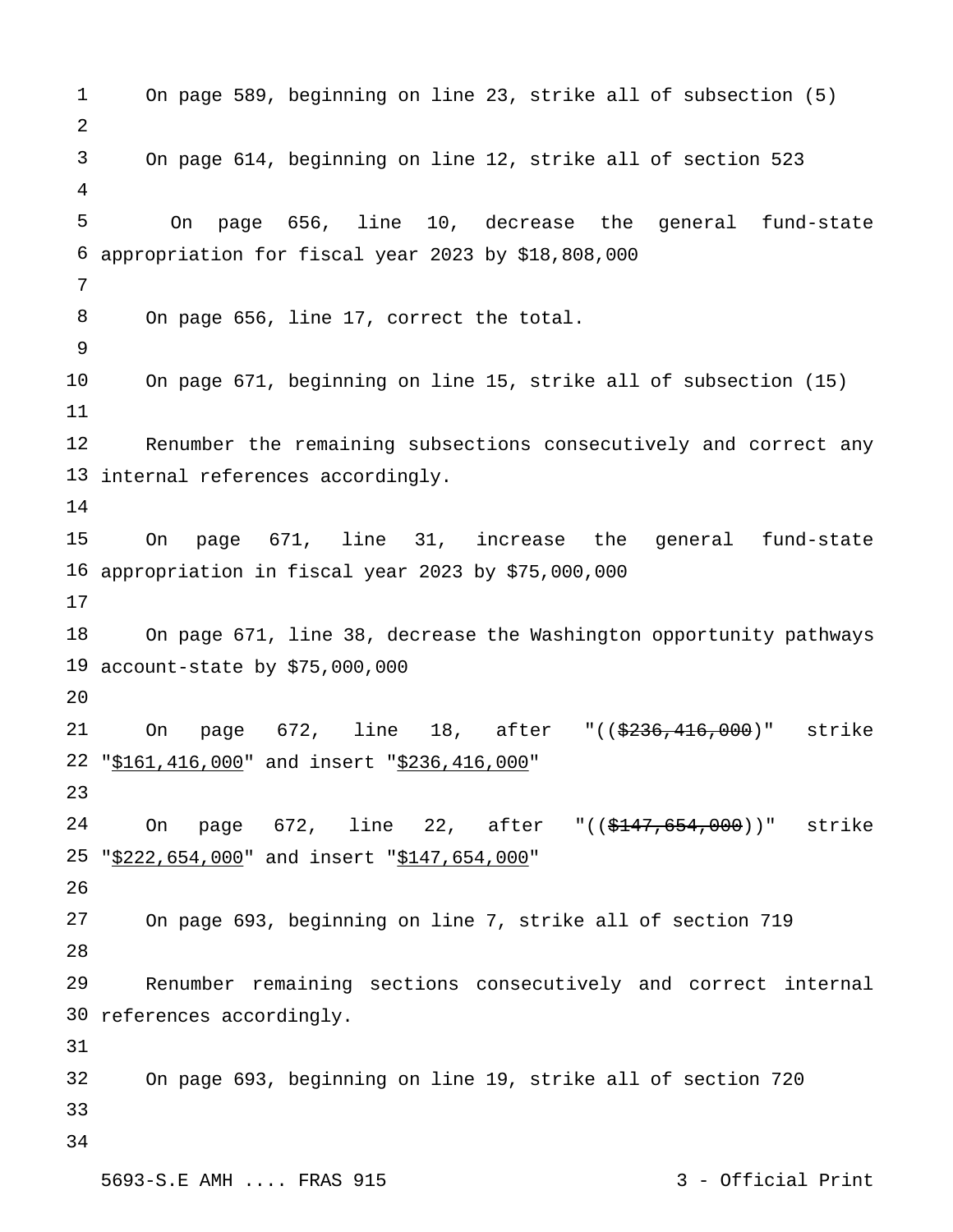references accordingly. for fiscal year 2023 by \$433,898,000 references accordingly. (uncodified) to read as follows: **FOR THE OFFICE OF FINANCIAL MANAGEMENT—CORONAVIRUS STATE FISCAL RECOVERY FUND** 19 General Fund—State Appropriation (FY 2023).....................(\$995,000,000) Coronavirus State Fiscal Recovery Fund—Federal Appropriation \$995,000,000 conditions and limitations: The entire coronavirus state fiscal recovery fund—federal appropriation is provided solely to the office of financial management for allotment to state agencies for costs eligible to be paid from the coronavirus state fiscal recovery fund created in RCW 43.79.557 and where funding is provided elsewhere in this act for those costs using general fund-state. For any agency receiving an allotment under this section, the office must place an equal amount of the agency's general fund-state appropriation authority in unallotted reserve status, and those amounts may not be expended. The office must report on the use of the amounts appropriated in this section to the fiscal committees of the 5693-S.E AMH .... FRAS 915 4 - Official Print Renumber remaining sections consecutively and correct internal On page 694, line 3, reduce the general fund--state appropriation On page 694, line 4, correct the total. On page 712, beginning on line 3, strike all of section 764 Renumber remaining sections consecutively and correct internal On page 718, after line 32, insert the following: "NEW SECTION. **Sec. 779.** A new section is added to 2021 c 334 TOTAL APPROPRIATION \$0 The appropriations in this section are subject to the following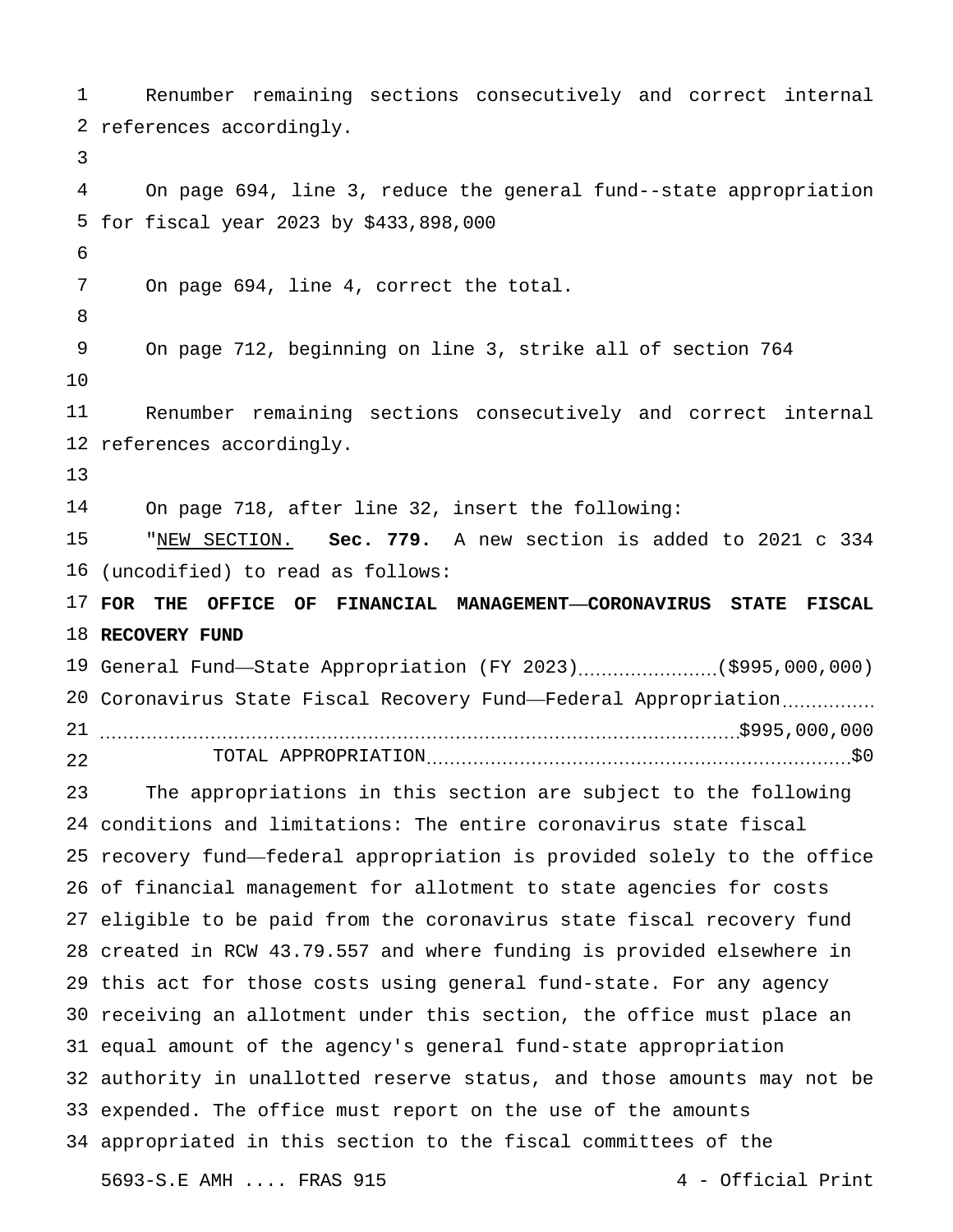1 legislature monthly until all coronavirus state fiscal recovery fund 2 moneys are expended or the unexpended moneys returned to the federal 3 government, whichever is earlier."

4

5 6 internal references accordingly.Renumber the remaining sections consecutively and correct any

- 7
- 8

## EFFECT:

# Department of Commerce

Removes General Fund-State funding for an income-qualified grant program for the promotion of alternative fuel vehicles. Removes General Fund-State funding for competitive grants for the deployment of solar projects. Removes Community Reinvestment Account-State funding for implementation of Second Substitute House Bill No. 1827 (community reinvestment).

#### Department of Revenue

Decreases General Fund - State funding for implementing 2022 revenue legislation by \$1,035,000.

Provides \$843,000 for administration of House Bill ---- (H-2874.1/22)(reducing sales and use tax rate).

### K-12 Public Schools

Removes enrollment stabilization policies and funding in general apportionment and charter school apportionment.

## The Evergreen State College

Reduces The Evergreen State College's general fund-state appropriation per full-time equivalent student to be closer to the regional universities for fiscal year 2023.

#### Student Achievement Council

Removes bill funding related to Engrossed Second Substitute House Bill No. 1736 (state student loan program). Changes a fund source for Washington College Grant Program from Opportunity Pathways Account to General Fund-State.

### Special Appropriations

Removes \$53.0 M General Fund-State for expenditure into the Shop Local and Save Sales and Use Tax Holiday Mitigation Account created in House Bill 2018 (Sales and use tax holiday).